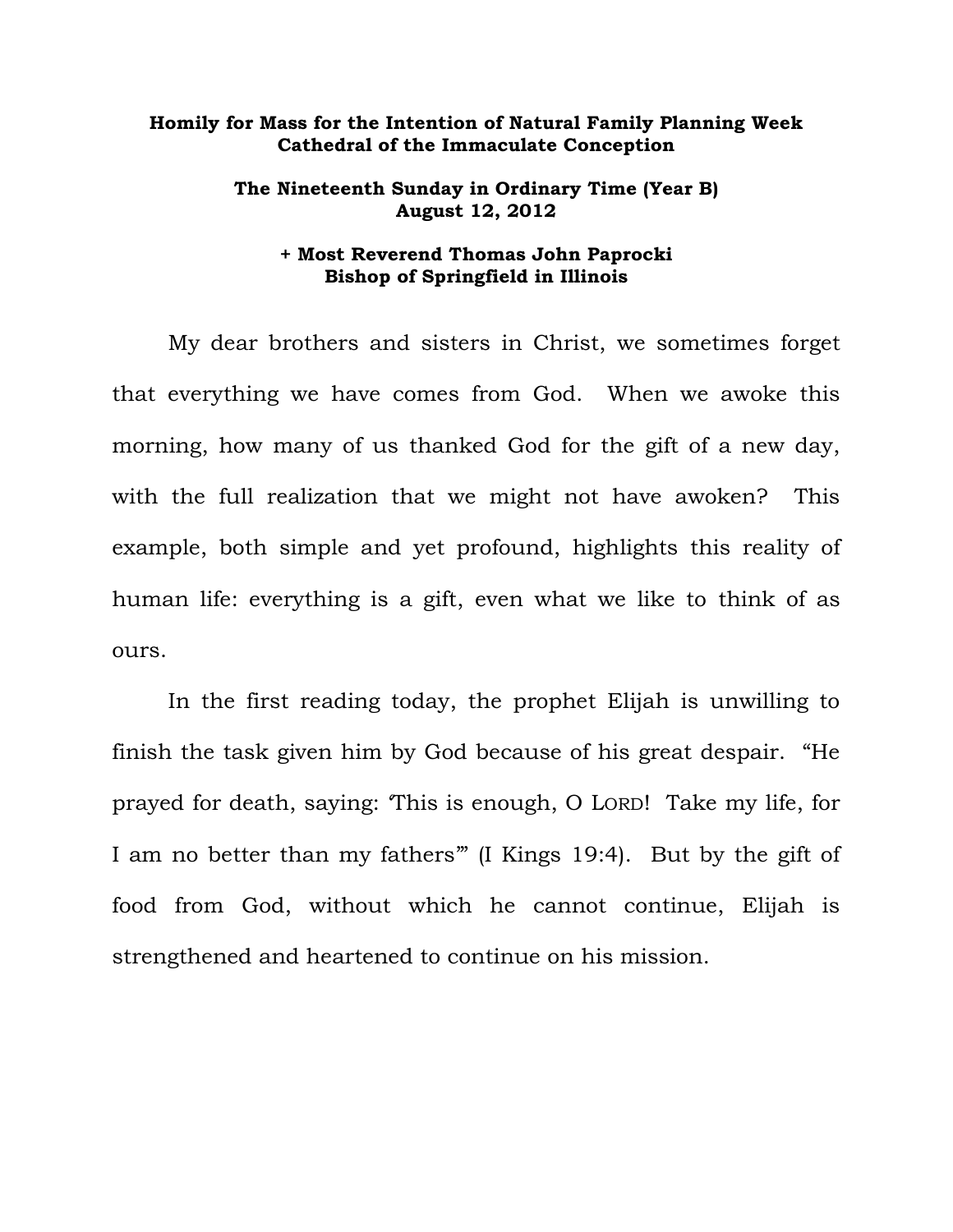In the Gospel today, Jesus declares that he is "the living bread that came down from heaven; whoever eats this bread will live forever; and the bread that I give is my flesh for the life of the world" (John 6:51). He not only gives us what we need to sustain us on our own missions and tasks received from the Lord, but he himself is the gift. The center of our Eucharistic faith is this: the Christ who feeds us is the Christ who suffered for us, who died for us, and who rose for us from the dead; the Christ who feeds us is the same Christ whom we receive in the Eucharist.

Against this backdrop, Saint Paul says to us, "So be imitators of God, as beloved children, and live in love, as Christ loved us and handed himself over for us as a sacrificial offering to God for a fragrant aroma" (Ephesians 5:1-2). We who follow Jesus must also be willing to give of ourselves completely, without reserve and without holding anything back; in imitation of Jesus Christ, the gift of ourselves must be free, total, and life-giving.

While this imitation of Jesus Christ is necessary in every aspect of human life, it is especially necessary in the use of human sexuality. The recent federal mandate of the Department of Health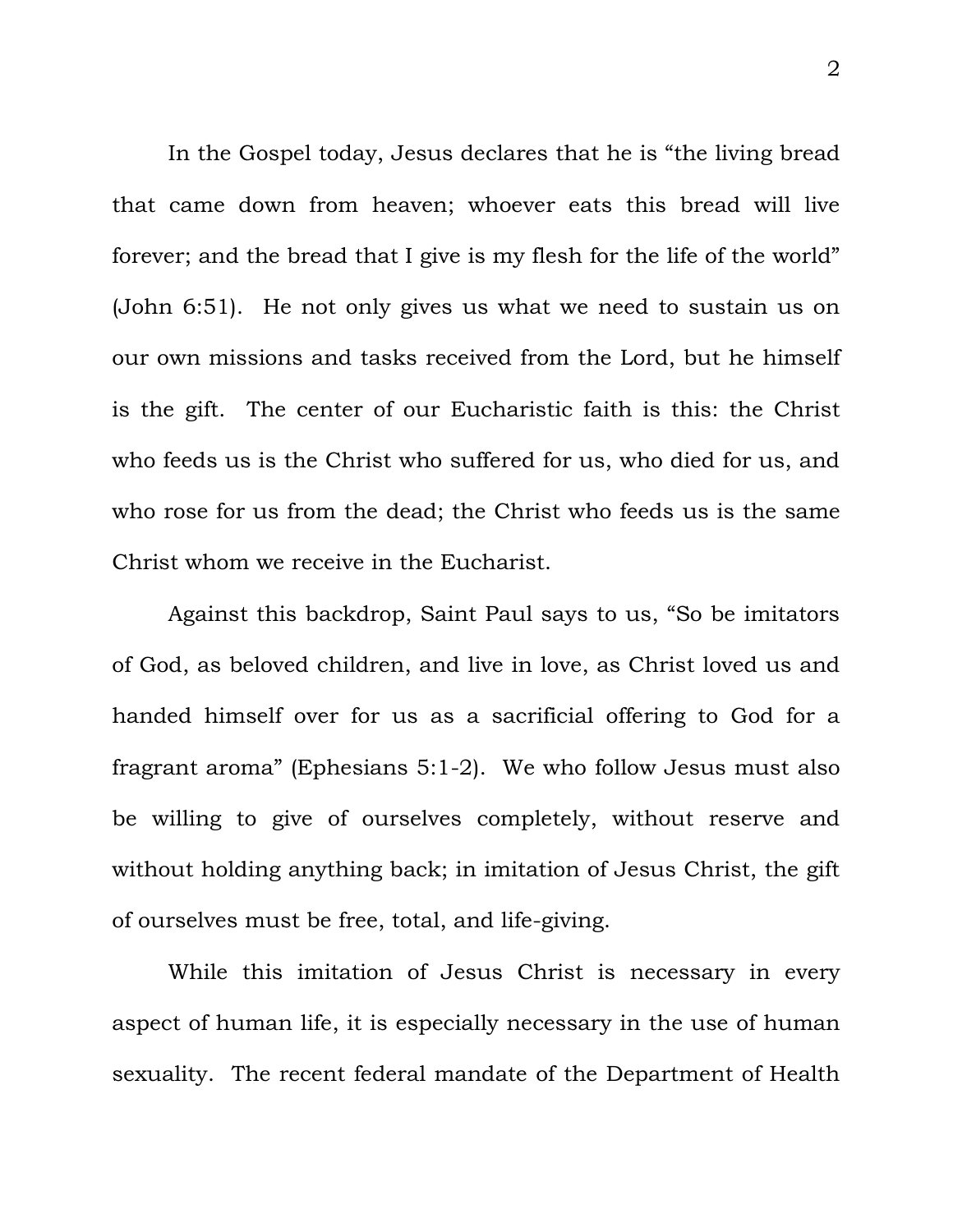and Human Services which seeks to force people of faith to violate their consciences by providing contraception, sterilizations, and abortion-inducing drugs has brought the proper use of human sexuality to the forefront. Is human sexuality to be used simply for a person's own enjoyment, or does human sexuality have a deeper meaning?

Forty-four years ago His Holiness Pope Paul VI wrote that "each and every marital act must of necessity retain its intrinsic relationship to the procreation of human life… The reason is that the fundamental nature of the marriage act, while uniting husband and wife in the closest intimacy, also renders them capable of generating new life – and this as a result of laws written into the actual nature of man and of woman."<sup>1</sup>

Looking to the future, Pope Paul VI foresaw four consequences if the Church's teaching on artificial contraception were ignored: infidelity and moral decline; a loss of respect for women; abuse of power by government authorities mandating contraception and sterilization; and the misconception that men and women have unlimited dominion over their own bodies. Regrettably, each of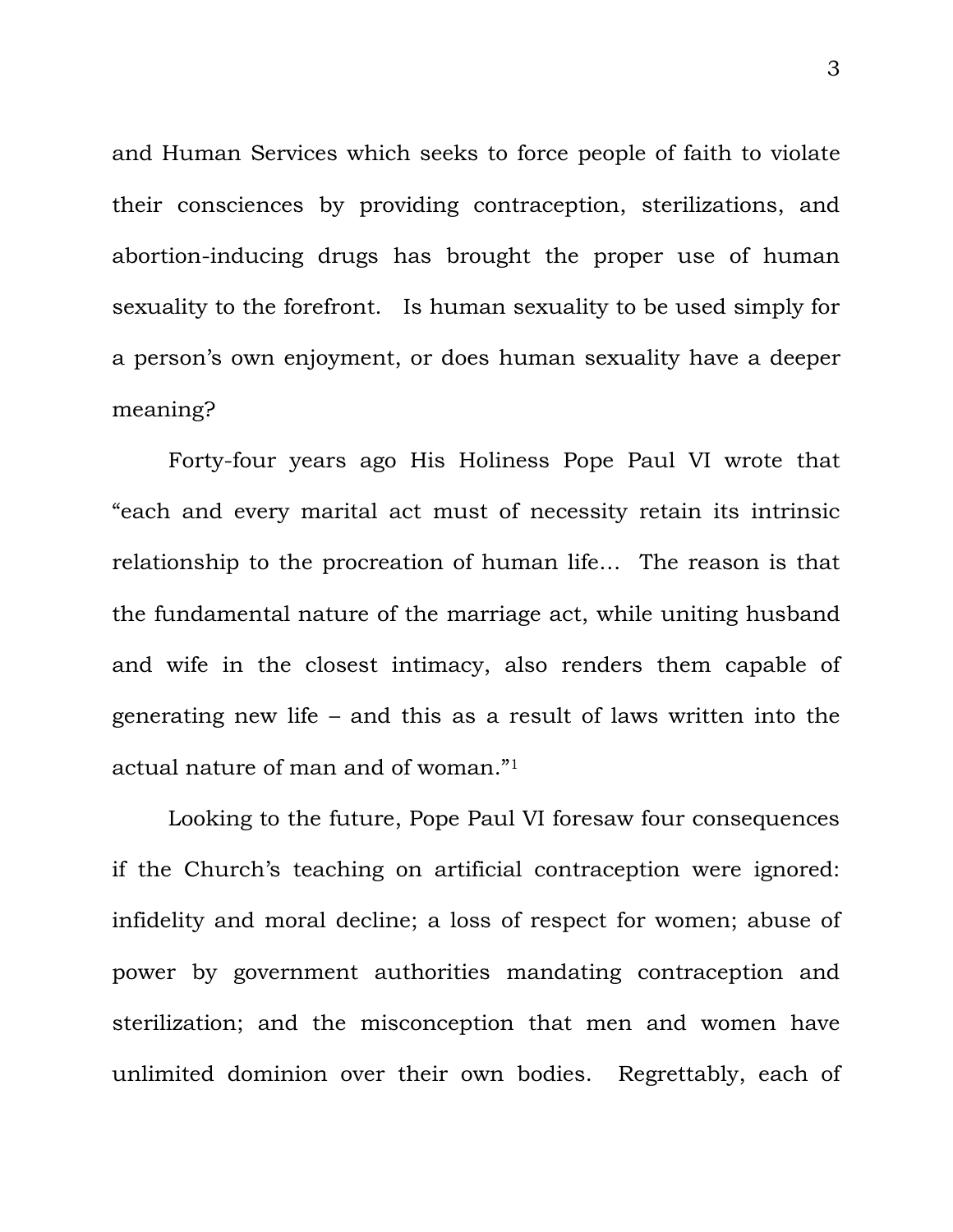these predictions has now come to pass, and society is no better for it!

While the Church teaches that artificial contraception is morally wrong because it is neither free, total, nor life-giving, it is morally possible to plan the size of one's family with Natural Family Planning, which makes use of the naturally occurring signs and symptoms of the fertile and infertile phases of a woman's cycle, without drugs, devices, or surgical procedures. "Natural Family Planning reflects the dignity of the human person within the context of marriage and family life, promotes openness to life, and recognizes the value of children. By respecting the love-giving and life-giving natures of marriage, Natural Family Planning enriches the bond between husband and wife. In this way, a couple's love is free, total, and life-giving, in imitation of Jesus Christ.

"Contraception, in all its different variants, will always be contrary to human love because it separates the two-fold nature of marriage, which is bonding and babies. Whenever individuals, and therefore cultures, try to have pleasure (bonding) without responsibility (babies), no virtue will be fostered. If virtue is not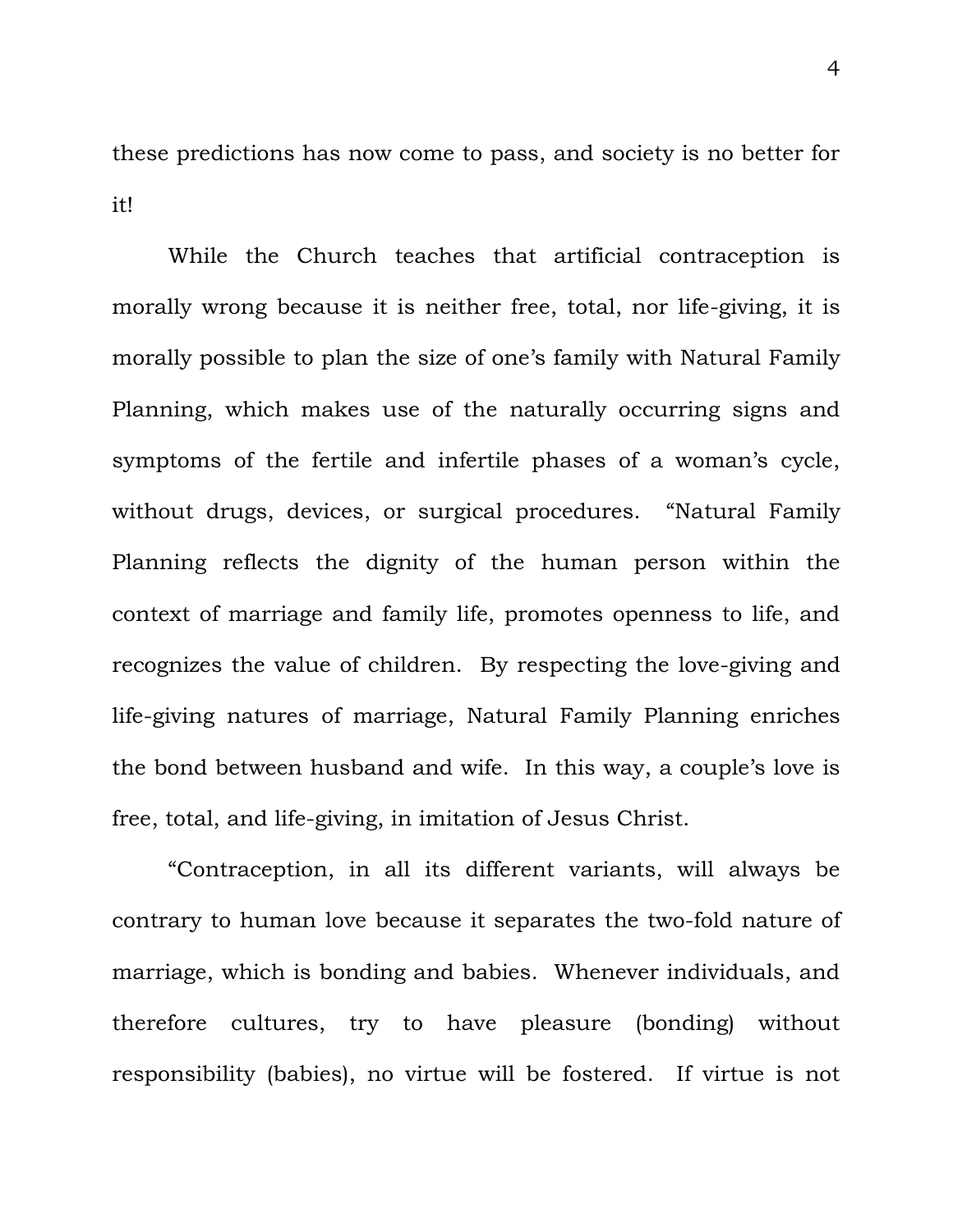fostered in our daily actions, then joy and eventual redemption cannot be experienced either! This is why the Bride of Jesus Christ, Holy Mother Church, has never (and can never) teach her children anything other than how always to maintain the connection between bonding and babies (Natural Family Planning), while going through the tumultuous journey of life."<sup>2</sup>

But even as Pope Paul VI foresaw tragic outcomes consequent of the use of artificial contraception, he also foresaw several blessings for couples who imitate the free, total, and life-giving love of Jesus Christ. "The discipline which is proper to the purity of married couples," he wrote, "far from harming conjugal love, rather confers on it a higher human value. It demands continual effort yet, thanks to its beneficent influence, husband and wife fully develop their personalities, being enriched with spiritual values. Such discipline bestows upon family life fruits of serenity and peace; and facilitates the solution of other problems; it favors attention for one's partner, helps both parties to drive out selfishness, the enemy of true love, and deepens their sense of responsibility."3